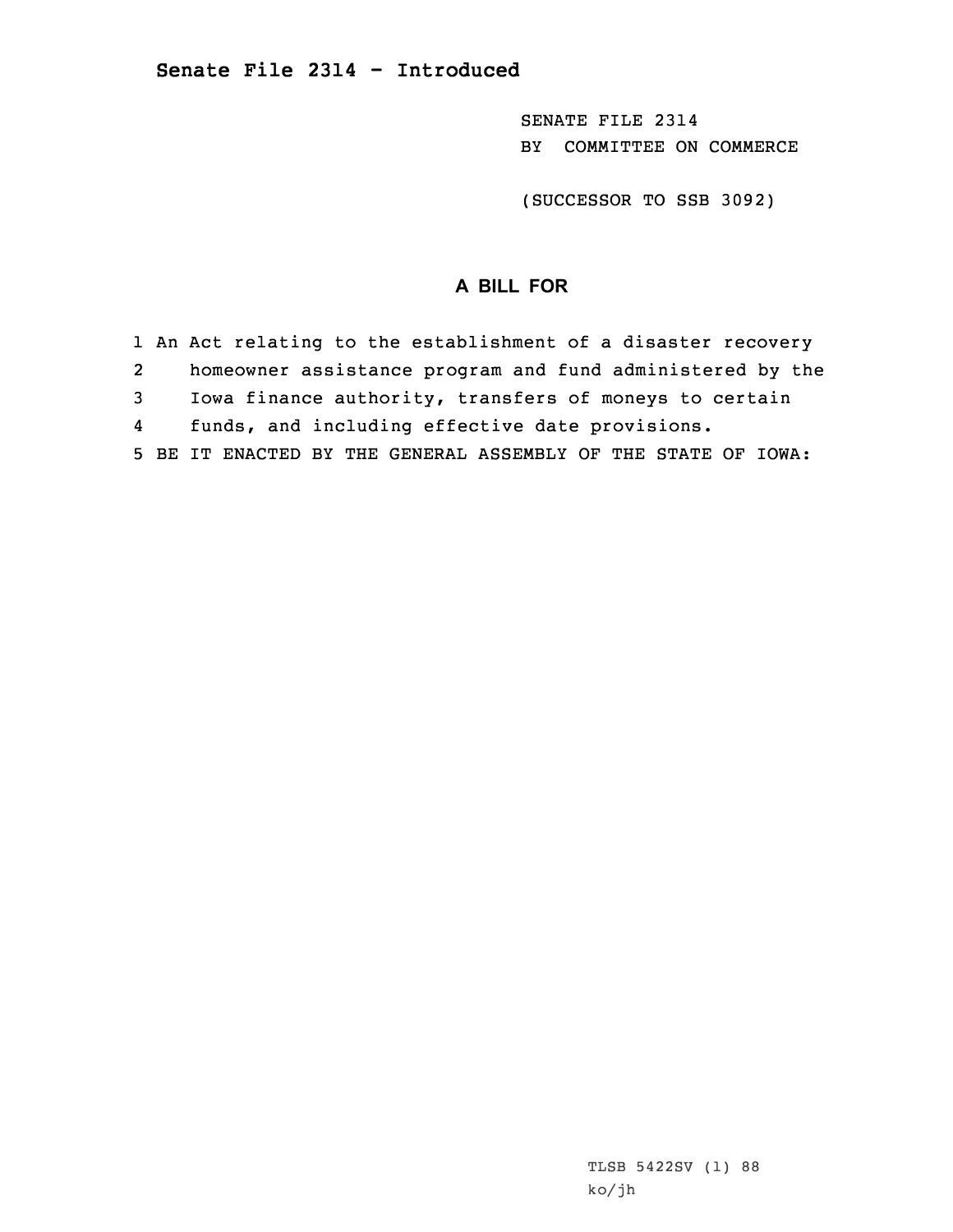1 Section 1. NEW SECTION. **16.43 Use of revolving loan funds.** 2 Notwithstanding any other provision of law to the contrary, 3 the authority may transfer any unobligated and unencumbered 4 moneys in any revolving loan program fund created pursuant to 5 section 16.46, 16.47, 16.48, or 16.49, for deposit in any other 6 fund created under this part.

7 Sec. 2. NEW SECTION. **16.44 Disaster recovery homeowner** 8 **assistance program and fund.**

9 1. As used in this section, unless the context otherwise 10 requires:

11 *a. "Disaster-affected home"* means any of the following: 12 (1) <sup>A</sup> primary residence that is destroyed or damaged due to 13 <sup>a</sup> natural disaster that occurs on or after the effective date 14 of this Act, and is located in <sup>a</sup> county that due to the natural 15 disaster is the subject of <sup>a</sup> state of disaster emergency 16 proclamation by the governor that authorizes disaster recovery 17 homeowner assistance.

 (2) <sup>A</sup> primary residence that is destroyed or damaged due to <sup>a</sup> natural disaster that occurred on or after March 12, 2019, but before the effective date of this Act, and is located in <sup>a</sup> county that has been declared <sup>a</sup> major disaster by the president of the United States on or after March 12, 2019, but before the effective date of this Act, and that is also <sup>a</sup> county in which individuals are eligible for federal individual assistance.

<sup>25</sup> *b. "Fund"* means the disaster recovery homeowner assistance 26 fund.

 *c. "Local program administrator"* means any of the following: (1) The cities of Ames, Cedar Falls, Cedar Rapids, Council Bluffs, Davenport, Des Moines, Dubuque, Iowa City, Waterloo, and West Des Moines.

 (2) <sup>A</sup> council of governments whose territory includes at least one county that is the subject of <sup>a</sup> state of disaster emergency proclamation by the governor that authorizes disaster recovery homeowner assistance on or after the effective date of this Act.

-1-

LSB 5422SV (1) 88  $ko/jh$  1/8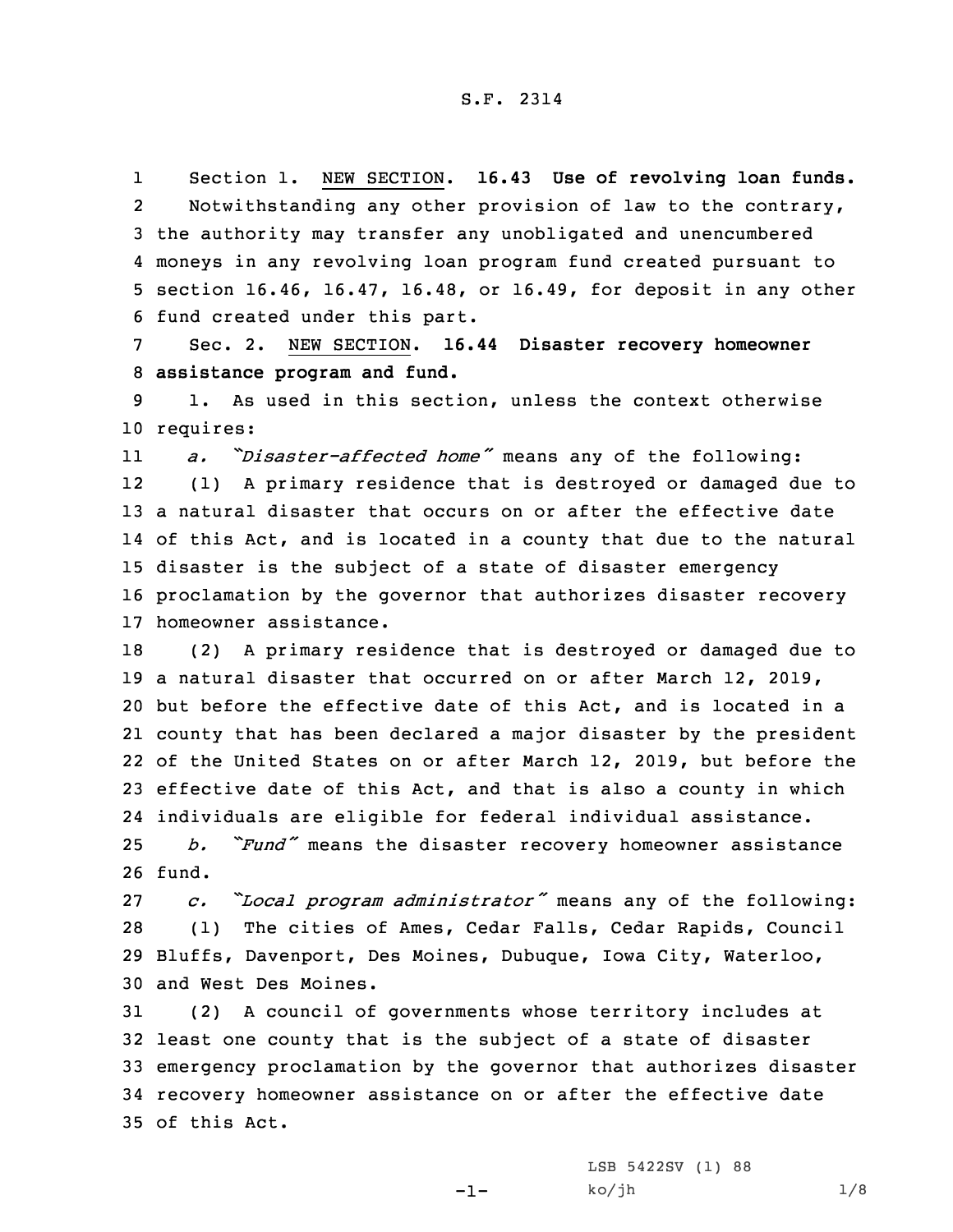1 (3) <sup>A</sup> qualified local organization or governmental entity 2 as determined by rules as adopted by the authority.

<sup>3</sup> *d. "Program"* means the disaster recovery homeowner 4 assistance program.

 *e. "Replacement housing"* means housing purchased by <sup>a</sup> homeowner to replace <sup>a</sup> disaster-affected home that is destroyed or damaged beyond reasonable repair as determined by <sup>a</sup> local program administrator.

<sup>9</sup> *f. "State of disaster emergency"* means the same as described 10 in section 29C.6, subsection 1.

11 2. *a.* <sup>A</sup> disaster recovery homeowner assistance fund 12 is created within the authority, and the authority shall 13 administer the fund in <sup>a</sup> manner to award forgivable loans to 14 eligible homeowners for purposes of this section.

 *b.* The fund may consist of any moneys appropriated by the general assembly for purposes of this section and any other moneys that are lawfully available to the authority. The authority shall use any moneys specifically appropriated for purposes of this section only for the purposes of this section. The authority may use all other moneys in the fund, including interest, earnings, and recaptures, for purposes of this 22 section.

 *c.* Notwithstanding section 8.39, subsections 1 and 3, and notwithstanding any other law to the contrary, without the prior written consent and approval of the governor and the department of management, the executive director of the Iowa finance authority may transfer any unobligated and unencumbered moneys in any fund created pursuant to section 16.5, subsection 1, paragraph *"s"*, for deposit in the disaster recovery homeowner assistance fund.

 *d.* Notwithstanding section 8.39, subsections 2 and 3, and notwithstanding any other law to the contrary, with the written approval of the director of the economic development authority and without the approval of the governor, the executive director of the Iowa finance authority may transfer

 $-2-$ 

LSB 5422SV (1) 88  $ko/jh$  2/8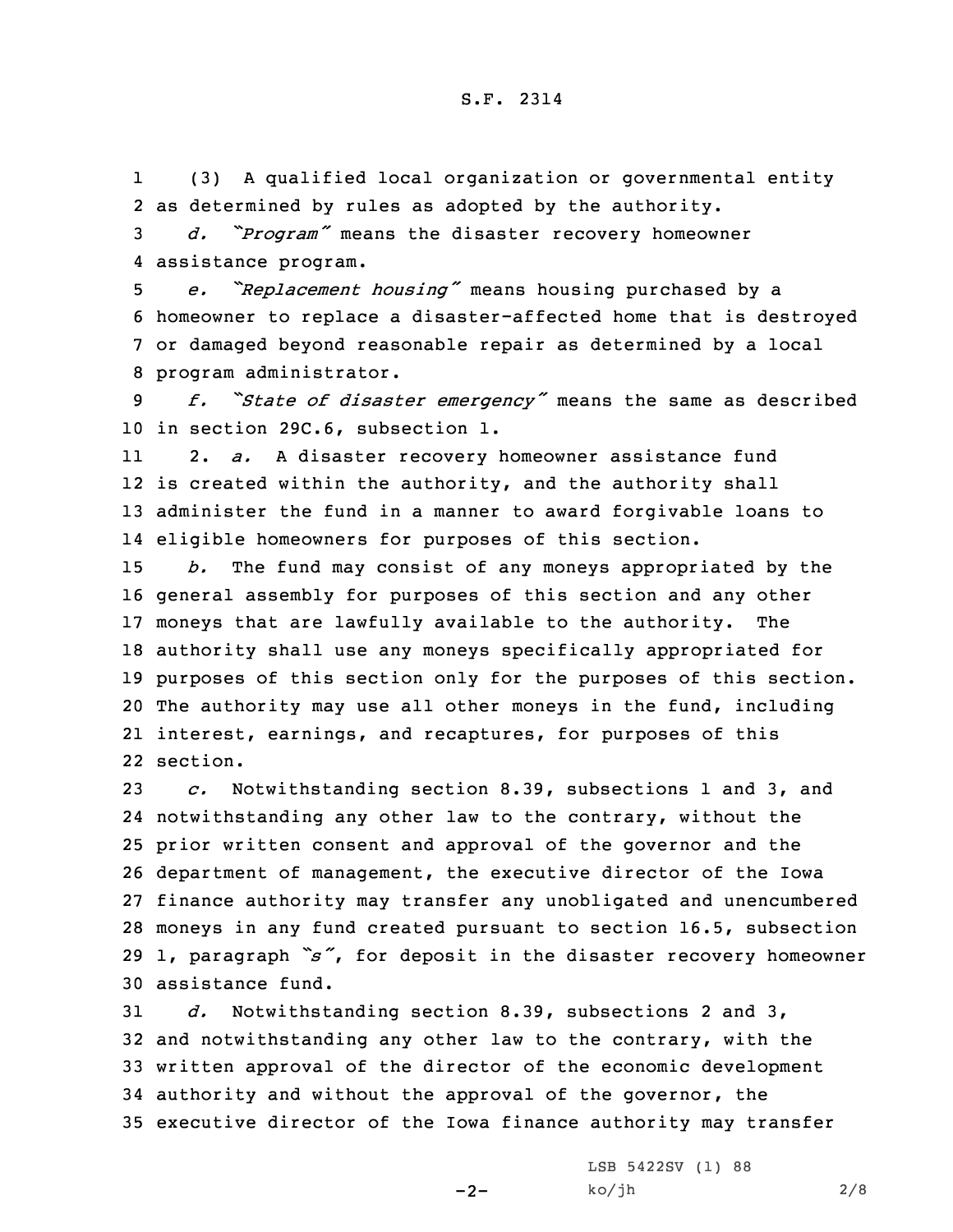1 any unobligated and unencumbered moneys in any fund created 2 pursuant to section 15.106A, subsection 1, paragraph *"o"*, for 3 deposit in the disaster recovery homeowner assistance fund.

4 *e.* Notwithstanding section 8.33, moneys in the fund at the 5 end of each fiscal year shall not revert to the general fund or 6 any other fund but shall remain in the fund for expenditure for 7 subsequent fiscal years.

 *f.* The authority shall not use more than five percent of the moneys in the fund at the beginning of <sup>a</sup> fiscal year for purposes of administrative costs and other program support. 11 3. The authority shall establish and administer <sup>a</sup> disaster recovery homeowner assistance program and shall use moneys in the fund to award forgivable loans to eligible homeowners of disaster-affected homes. Moneys in the fund may be expended following <sup>a</sup> state of disaster emergency proclamation by the governor that authorizes disaster recovery homeowner assistance. The authority may enter into an agreement with one or more local program administrators to administer the program. 4. To be considered for <sup>a</sup> forgivable loan under the program, <sup>a</sup> homeowner must register for the disaster case management program established pursuant to section 29C.20B. The homeowner's disaster case manager shall determine the homeowner's eligibility for the disaster recovery homeowner assistance program. If the homeowner's disaster case manager confirms the homeowner's eligibility, the disaster case manager shall refer the homeowner to the appropriate local program administrator.

 5. To be eligible for <sup>a</sup> forgivable loan under the program <sup>a</sup> homeowner must meet all of the following requirements: *a.* The homeowner's disaster-affected home must have sustained damage greater than the damage that is covered by the homeowner's property and casualty insurance policy insuring the home plus any other state or federal disaster-related financial assistance that the homeowner is eligible to receive.

<sup>35</sup> *b.* <sup>A</sup> local program administrator must deem the homeowner's

 $-3-$ 

LSB 5422SV (1) 88  $ko/jh$  3/8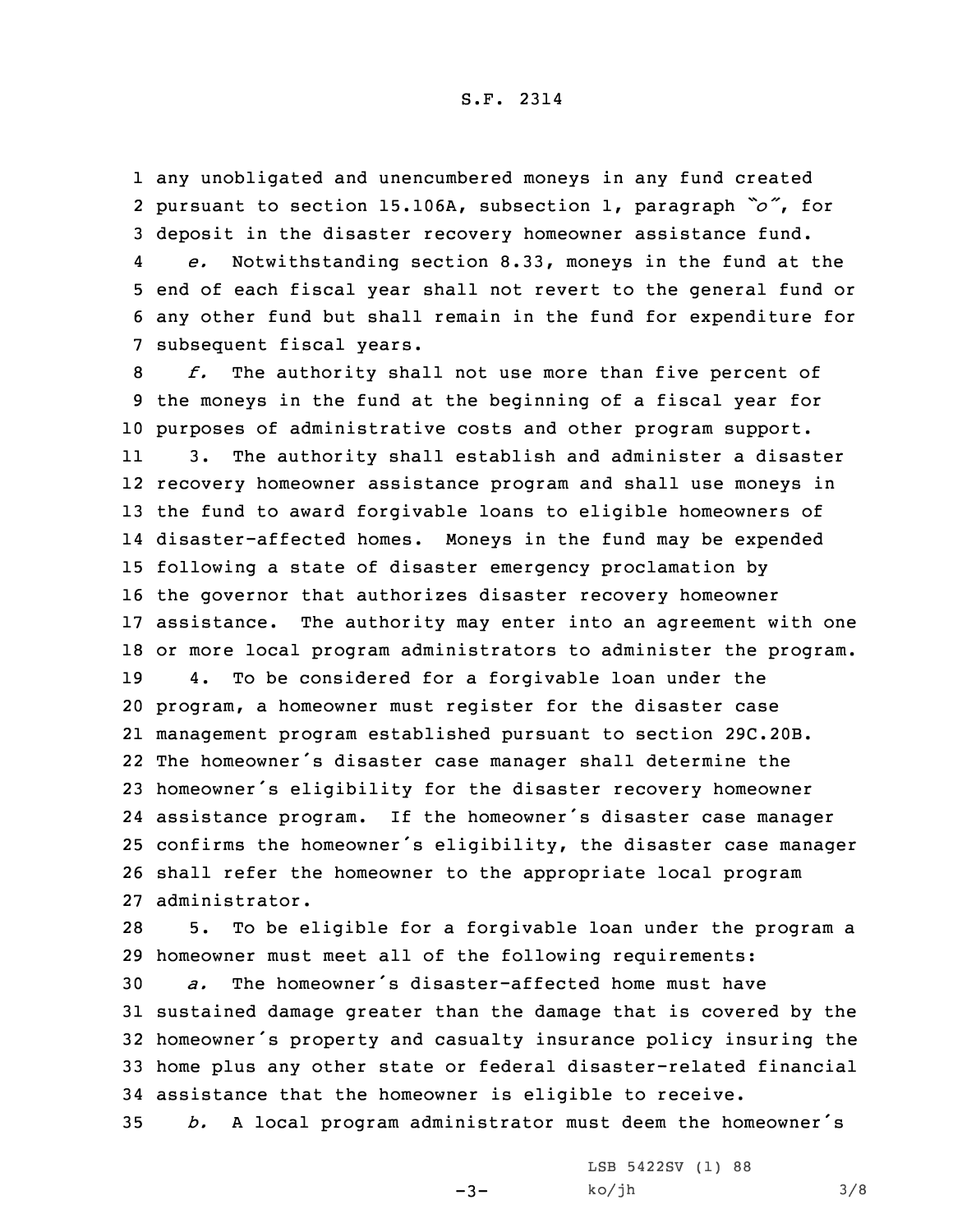1 disaster-affected home suitable for rehabilitation or damaged 2 beyond reasonable repair.

 *c.* If the homeowner is seeking <sup>a</sup> forgivable loan for the repair or rehabilitation of the homeowner's disaster-affected home, the homeowner's disaster-affected home cannot be proposed for buyout by the county or city in which the disaster-affected home is located.

 6. *a.* If <sup>a</sup> homeowner is referred to the authority or to <sup>a</sup> local program administrator by the homeowner's disaster case manager, the authority may award <sup>a</sup> forgivable loan to the eligible homeowner for any of the following purposes: 12(1) Repair or rehabilitation of the homeowner's

13 disaster-affected home.

14 (2) Down payment assistance on the purchase of replacement housing and the cost of reasonable repairs to be performed on the replacement housing to render the replacement housing decent, safe, sanitary, and in good repair. Replacement housing purchased by <sup>a</sup> homeowner shall not be located in <sup>a</sup> one-hundred-year floodplain. For purposes of this subparagraph, "decent, safe, sanitary, and in good repair" means the same as described in 24 C.F.R. §5.703.

22 *b.* The maximum forgivable loan that the authority may 23 award to any one eligible homeowner shall be determined by the 24 authority by rule.

25 *c.* All forgivable loans that are awarded to an eligible 26 homeowner shall have <sup>a</sup> five-year term and shall be 27 interest-free.

 *d.* <sup>A</sup> forgivable loan awarded to an eligible homeowner shall be forgiven by the authority by <sup>a</sup> uniform percentage on <sup>a</sup> monthly basis as determined by rules adopted by the authority. *e.* If <sup>a</sup> homeowner who has been awarded <sup>a</sup> forgivable loan sells <sup>a</sup> disaster-affected home or replacement housing for which the homeowner received the forgivable loan prior to the end of the five-year loan term, the remaining principal on the forgivable loan shall be due and payable pursuant to rules

 $-4-$ 

LSB 5422SV (1) 88  $ko/jh$  4/8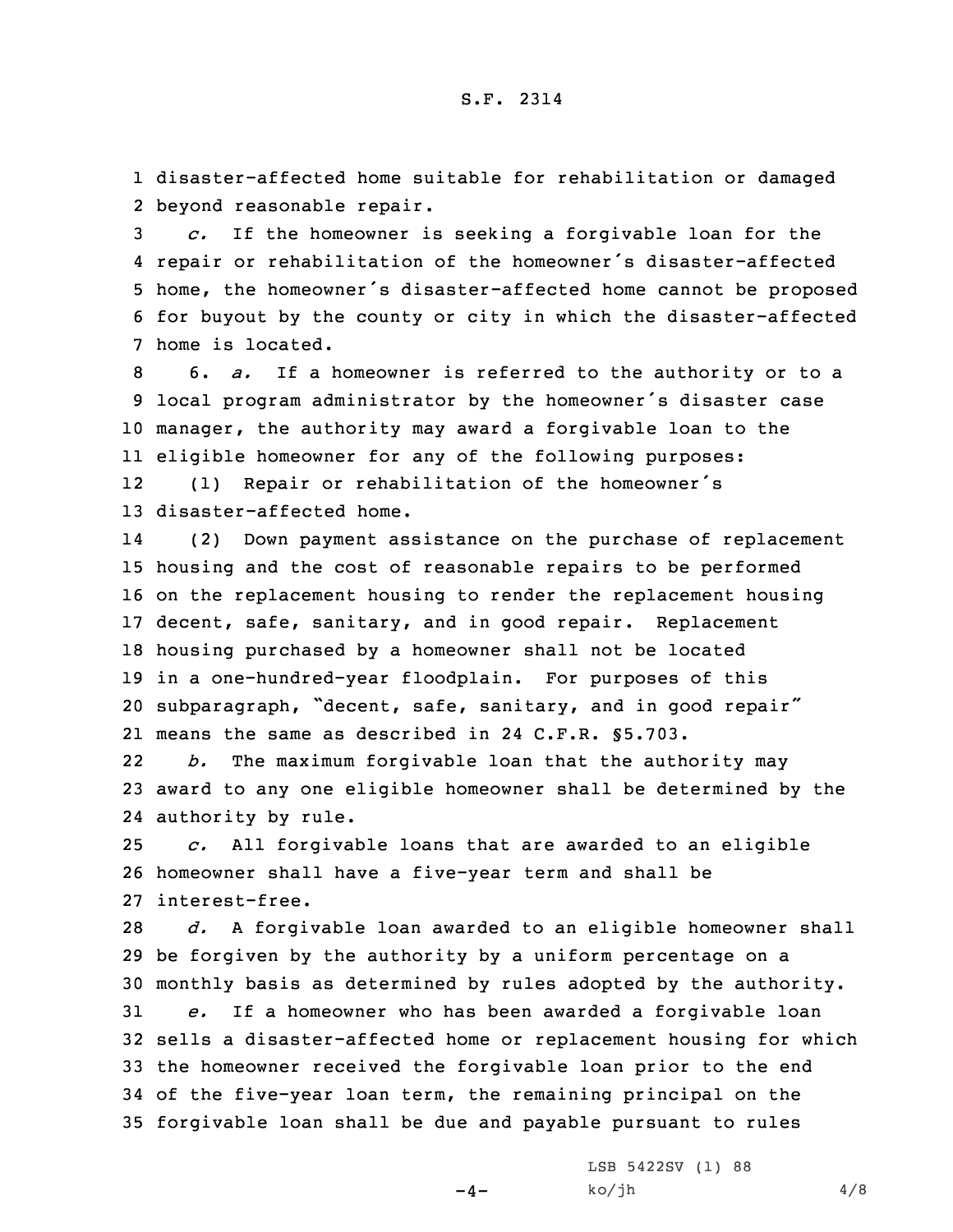1 adopted by the authority.

2 7. The authority shall adopt rules pursuant to chapter 17A 3 to implement and administer this section.

4 Sec. 3. EFFECTIVE DATE. This Act, being deemed of immediate 5 importance, takes effect upon enactment.

- 
- 

6 EXPLANATION

7 **The inclusion of this explanation does not constitute agreement with** <sup>8</sup> **the explanation's substance by the members of the general assembly.**

 This bill relates to the establishment of <sup>a</sup> disaster recovery homeowner assistance program and fund administered by the Iowa finance authority, and transfers of moneys to certain 12 funds.

 The bill creates <sup>a</sup> disaster recovery homeowner assistance fund (fund) within the Iowa finance authority (authority). The fund may consist of any moneys appropriated by the general assembly and any other moneys that are lawfully available to the authority. The authority may use all moneys in the fund, including interest, earnings, and recaptures for the purposes of the fund. Moneys in the fund at the end of each fiscal year do not revert to any other fund but remain in the fund for expenditure for subsequent fiscal years. The bill prohibits the authority from using more than 5 percent of the moneys in the fund at the beginning of <sup>a</sup> fiscal year for purposes of administrative costs and other program support.

 Notwithstanding any other law to the contrary, the bill permits the authority to transfer any unobligated and unencumbered moneys in the revolving loan program funds created pursuant to Code sections 16.46, 16.47, 16.48, or 16.49, for deposit in any other fund created under Code chapter 16, part 4. Notwithstanding Code sections 8.39(1) and 8.39(3), and notwithstanding any other law to the contrary, the bill permits the executive director of the authority to transfer any unobligated and unencumbered moneys in any fund created pursuant to Code section 16.5(1)(s), for deposit in the disaster recovery homeowner assistance fund without the prior

 $-5-$ 

LSB 5422SV (1) 88  $ko/jh$  5/8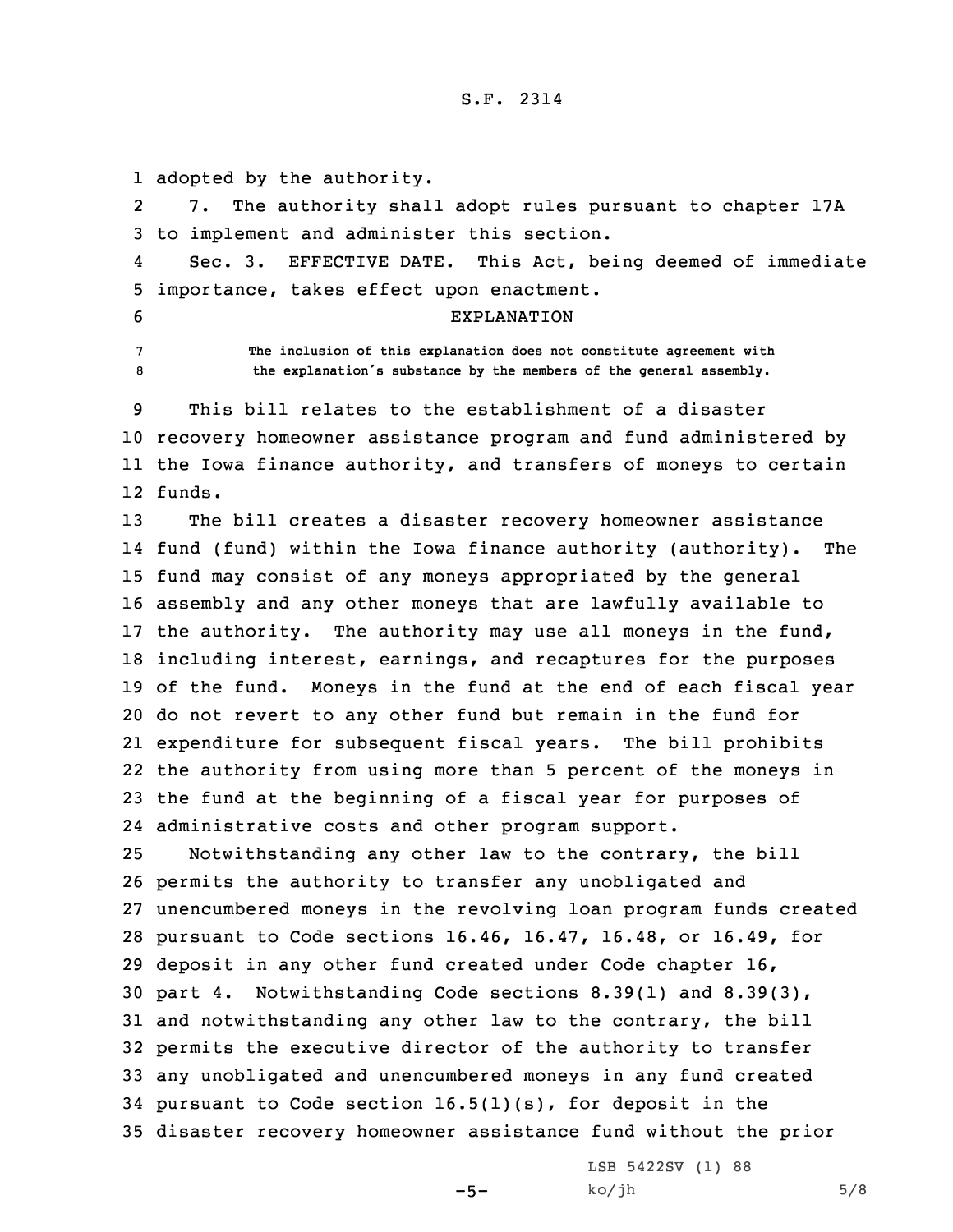written consent and approval of the governor and the department of management. Notwithstanding Code sections 8.39(2) and 8.39(3), and notwithstanding any other law to the contrary, the bill permits the executive director of the Iowa finance authority to transfer any unobligated and unencumbered moneys in any fund created pursuant to Code section 15.106A(1)(o), for 7 deposit in the disaster recovery homeowner assistance fund, with the written approval of the director of the economic development authority and without the approval of the governor. The bill directs the authority to establish and administer <sup>a</sup> disaster recovery homeowner assistance program (program) and to use moneys in the fund to provide forgivable loans to eligible homeowners of disaster-affected homes. "Disaster-affected home" is defined in the bill as <sup>a</sup> primary residence that is destroyed or damaged due to <sup>a</sup> natural disaster that occurs on or after the effective date of the bill, and that is located in <sup>a</sup> county that due to the natural disaster is the subject of <sup>a</sup> state of disaster emergency proclamation by the governor that authorizes disaster recovery homeowners assistance; or <sup>a</sup> primary residence that is destroyed or damaged due to <sup>a</sup> natural disaster that occurred on or after March 12, 2019, but before the effective date of the bill, and is located in <sup>a</sup> county that has been declared <sup>a</sup> major disaster by the president of the United States on or after March 12, 2019, and that is also <sup>a</sup> county in which individuals are eligible for federal individual assistance.

 The authority may enter into an agreement with one or more local program administrators (administrator) to administer the program, and moneys in the fund may be expended following <sup>a</sup> state of disaster emergency proclamation by the governor that authorizes disaster recovery homeowner assistance. "Local program administrator" is defined in the bill as the cities of Ames, Cedar Falls, Cedar Rapids, Council Bluffs, Davenport, Des Moines, Dubuque, Iowa City, Waterloo, and West Des Moines; and <sup>a</sup> council of governments whose territory includes at least one

 $-6-$ 

LSB 5422SV (1) 88  $ko/jh$  6/8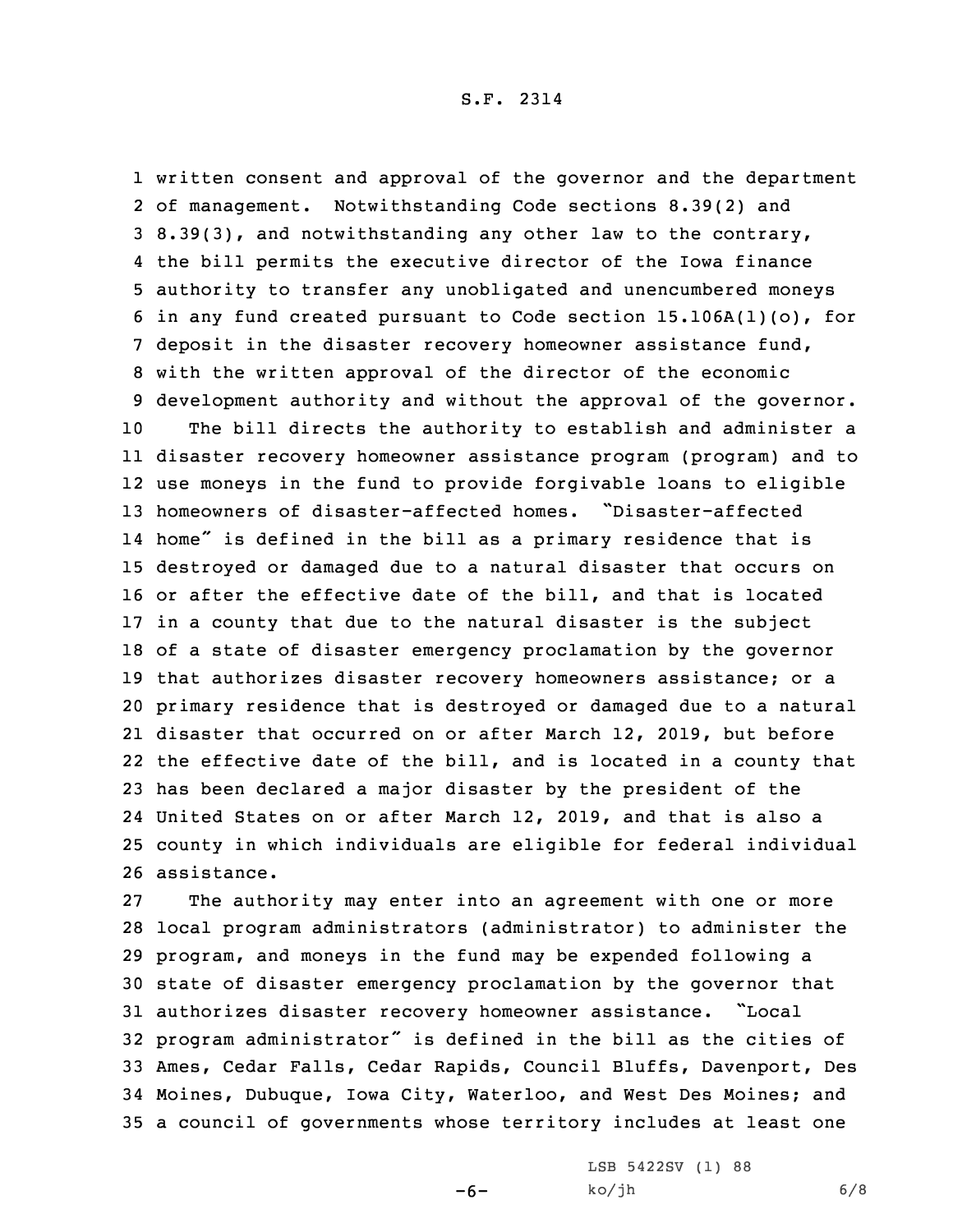county that is the subject of the state of disaster emergency proclamation by the governor that authorizes disaster recovery homeowner assistance; or <sup>a</sup> qualified local organization or governmental entity as determined by rules as adopted by the authority.

 To be considered for <sup>a</sup> forgivable loan under the program, <sup>a</sup> homeowner must register for the disaster case management program established pursuant to Code section 29C.20B. The homeowner's disaster case manager (manager) is required to determine the homeowner's eligibility for the program. If the homeowner's manager confirms the homeowner's eligibility, the manager must refer the homeowner to the appropriate administrator.

14 To be eligible for <sup>a</sup> forgivable loan under the program, the bill requires <sup>a</sup> homeowner to own <sup>a</sup> disaster-affected home (home) located in <sup>a</sup> county that has been proclaimed <sup>a</sup> state of disaster emergency by the governor; the home must have sustained damage greater than the damage that is covered by the homeowner's property and casualty insurance policy insuring the home plus any other state or federal disaster-related financial assistance that the homeowner is eligible to receive; an administrator must deem the home suitable for rehabilitation or damaged beyond reasonable repair; and if the homeowner is seeking <sup>a</sup> forgivable loan for the repair or rehabilitation of the homeowner's disaster-affected home, the home cannot be proposed for buyout by the county or city in which the home is 27 located.

 If <sup>a</sup> homeowner is referred to an administrator by the homeowner's manager, the bill allows the authority to award <sup>a</sup> forgivable loan to the eligible homeowner for repair or rehabilitation of the disaster-affected home, or for down payment assistance on the purchase of replacement housing, and the cost of reasonable repairs to be performed on the replacement housing to render it decent, safe, sanitary, and in good repair. Replacement housing purchased by <sup>a</sup> homeowner

-7-

LSB 5422SV (1) 88  $ko/jh$  7/8